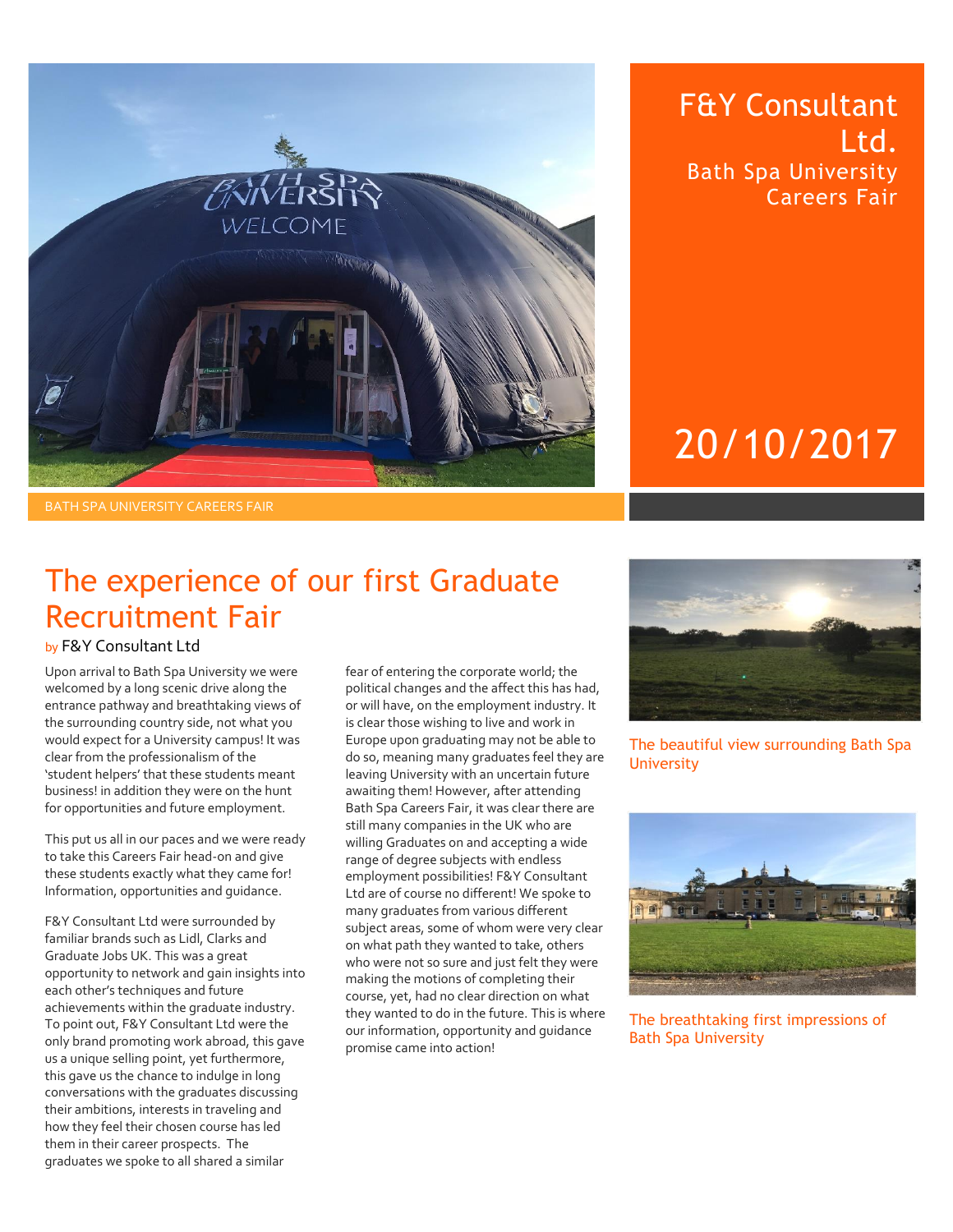#### No matter what subject your degree is in, F&Y Consultant Ltd is here to help!

*"Student: My degree is not in teaching/education, can I still apply for this opportunity and work in China? F&Y representative: Of course! All you need is a BA and a TEFL certificate!"* 



It was clear from the get go that many students approaching us were unclear whether they fit the requirements to register with F&Y Consultant. Once we explained this and opened their eyes to the fact this opportunity could be a possibility for them, we were met with wide smiles, eager eyes and an endless flow of questions! We were able to share our expertise with the students and talk them through each step of the recruitment process, discuss in detail what regions they could visit in China, describe our schools and share stories of those we have previously recruited to teach in China.

Many students saw this

opportunity as a chance to have a life-time experience in China. Yet, work to gain vital career experience for their CV, no matter whether they wanted to go into education or not. Due to this, many graduates signed up to F&Y Consultant and expressed an interest for us to contact them once they had graduated.

Below is some feedback we received from the students:

"I thought more about placements for the summer"

"opened my mind to new ideas"

"I found out about opportunities I wouldn't have found otherwise"

"I am going to contact you once I graduate"

"I went away feeling very informed"

"I now have a wider, more expanded knowledge of opportunities available to me after graduation"

"I improved my confidence when talking to employers"



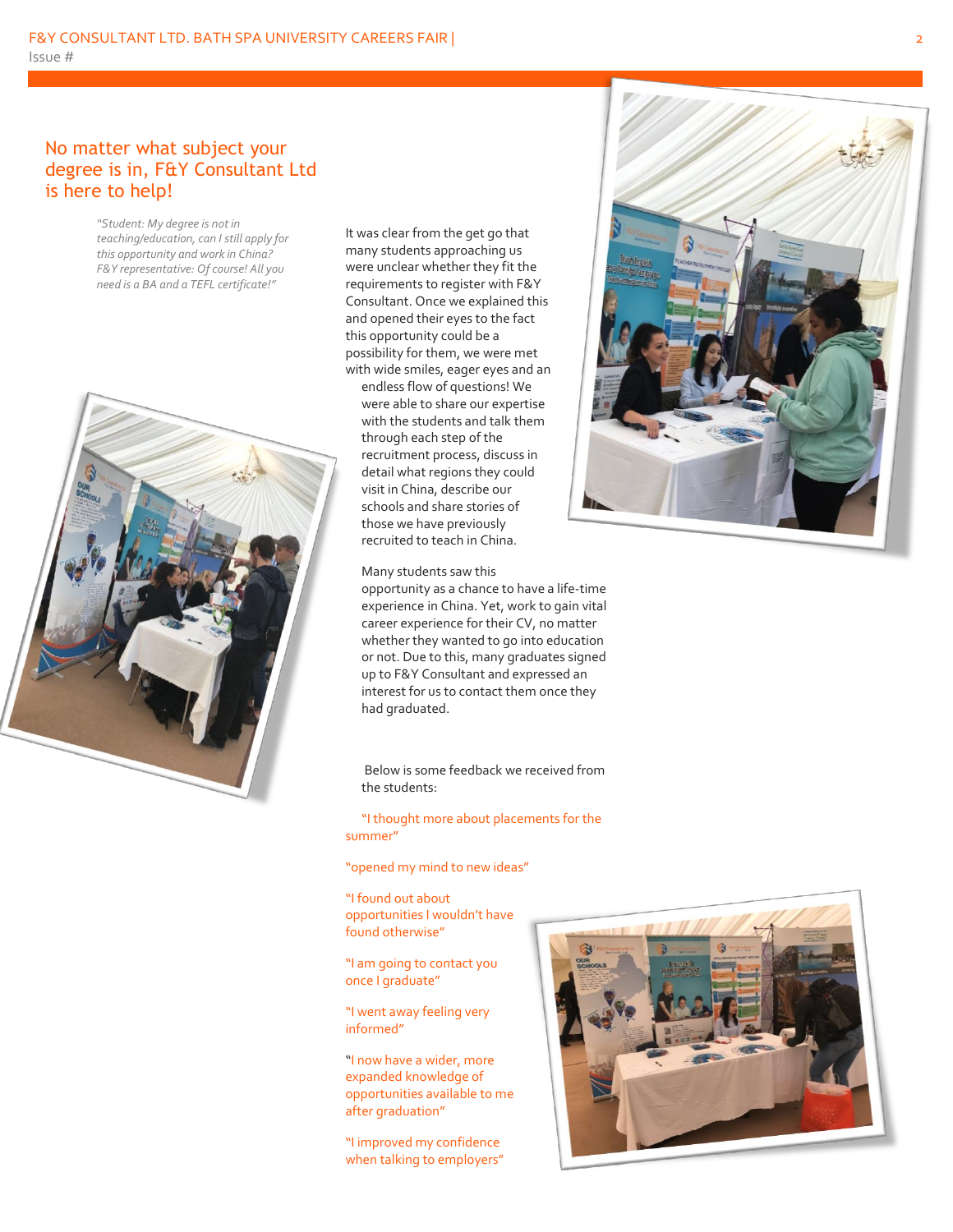#### F&Y CONSULTANT STAND



Stand Set Up and Ready to Go!



#### F&Y Consultant Representatives Awaiting the Students!

#### FAST FACTS

90%

Students attending F&Y Consultant expressed an interest in teaching in China once all benefits and requirement details revealed

# 10%

Students attending F&Y Consultant expressed no interest in teaching in China once all benefits and requirement details revealed

Students approaching F&Y Consultant expressed their delight to us on the information provided by our stands, they explained how they knew exactly what we were offering and our message given was very clear, as opposed to making them play the "guessing game" and to work out for themselves what our company was offering! This enabled us to engage in a positive flow of conversation from the start and to give in more detail a precise outline of the teaching role and specific requirements we were looking for.



## "I can see exactly what your offering! Tell me more!"

To begin with we offered the students a chance to look through the brochure, this meant they didn't feel a sense of pressure to engage with us in conversation if they were not interested. However, many students were interested, meaning we could have a detailed conversation on each aspect of the job role on offer including, visas, what TEFL is and how to get it, all about the cities we have school contracts with in China, salaries and benefits. This in turn meant the students were walking away with detailed knowledge of F&Y Consultant, rather than simply reading a flyer/brochure! One of F&Y Consultant representatives was able to give first-hand experience on teaching English in China, as she had previously done this herself, before becoming a recruitment specialist for teaching roles in China. This meant as a whole F&Y Consultant were able to give detailed information on how to become TEFL certified along with details of the course, the exact steps needed to take to get all the visas in place, tips on lesson planning and tips on top things to do in China! The students were intrigued by the benefits on offer including all living expenses covered (rent & utilities), flights reimbursement and a higher average wage. Many students in fact couldn't believe this and asked "what's the catch?" It was a pleasure to reassure them that there was no catch and this opportunity was as real to them as any other employer at this careers fair!